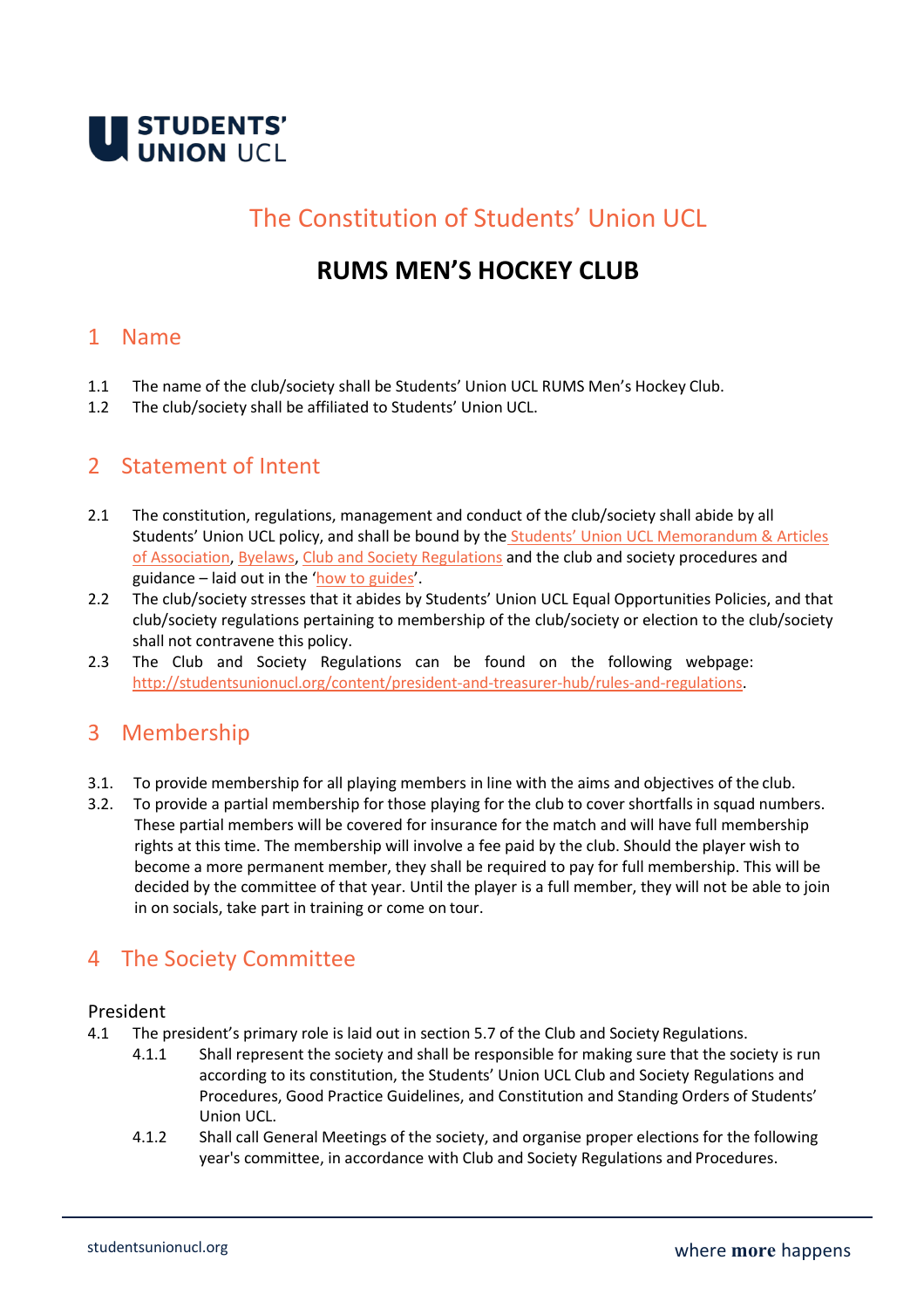- 4.1.3 Shall be the primary point of communication between the Union and the society members. It is therefore required that s/he attends the relevant Union Boards.
- 4.1.4 Shall be responsible overall for the activities of the society and shall oversee all activities organised by the society.

#### Treasurer

- 4.2 The treasurer's primary role is laid out in section 5.8 of the Club and Society Regulations.
	- 4.2.1 Shall carry out the day to day financial duties of the society and is responsible to the Union for society finances to the membership.
	- 4.2.2 Shall keep current accurate financial information. The Treasurer is responsible for all financial transactions of the society ensuring that these are made through the Union Finance Department; only the Treasurer, or in his/her absence the President, may authorise withdrawals or expenditure from the society accounts.
	- 4.2.3 Shall maintain a society account book.
	- 4.2.4 Shall proactively seek sponsorship options as they deem appropriate to augment the income stream of the club.

#### Welfare Officer

- 4.3 The welfare officer's primary role is laid out in section 5.9 of the Club and Society Regulations.
	- 4.3.1 This role is to be appointed to an existing committee member to be at the point of contact regarding the welfare of club members.
	- 4.3.2 Must have knowledge of the support services available at UCL and should be responsible for liaising with Students' Union UCL on welfare and representation matters.
	- 4.3.3 Responsible for ensuring equal opportunities for all club members and to provide an atmosphere where any perceived inequality or discrimination can be highlighted and addressed.
	- 4.3.4 Shall be responsible for ensuring our ongoing active participation in the Union's 'Pride in Sport' and 'Zero tolerance to sexual harassment' campaigns.

#### Additional Committee Members

#### 4.4 First Team Sports Captain

- 4.4.1 Shall carry out weekly selection of the First XI team of the RUMS Men's Hockey club.
- 4.4.2 Shall organise each match with the opposing team and notify members in advance of the details of each match.
- 4.4.3 Shall select players on order of Hockey Merit only without personal prejudice.
- 4.4.4 Shall liaise with the appointed coach regarding weekly training and matters relating to matches.
- 4.4.5 Shall run regular fitness sessions for the first team when he deems appropriate.
- 4.4.6 Ensure umpiring for all matches are organized for the team. Personally overseeingthe organisation of neutral (non-club) umpires for their matches.
- 4.4.7 Shall ensure there is sufficient protective equipment and adequate keeper kit for their team. This requires liaising with keepers, Kit secretary and Treasurer.

#### 4.5 Second Team Sports Captain

- 4.5.1 Shall carry out weekly selection of the Second XI team of the RUMS Men's Hockey club.
- 4.5.2 Shall organise each match with the opposing team and notify members in advance of the details of each match.
- 4.5.3 Shall select players on order of Hockey Merit only without personal prejudice.
- 4.5.4 Shall run regular fitness sessions for the second team when he deems appropriate.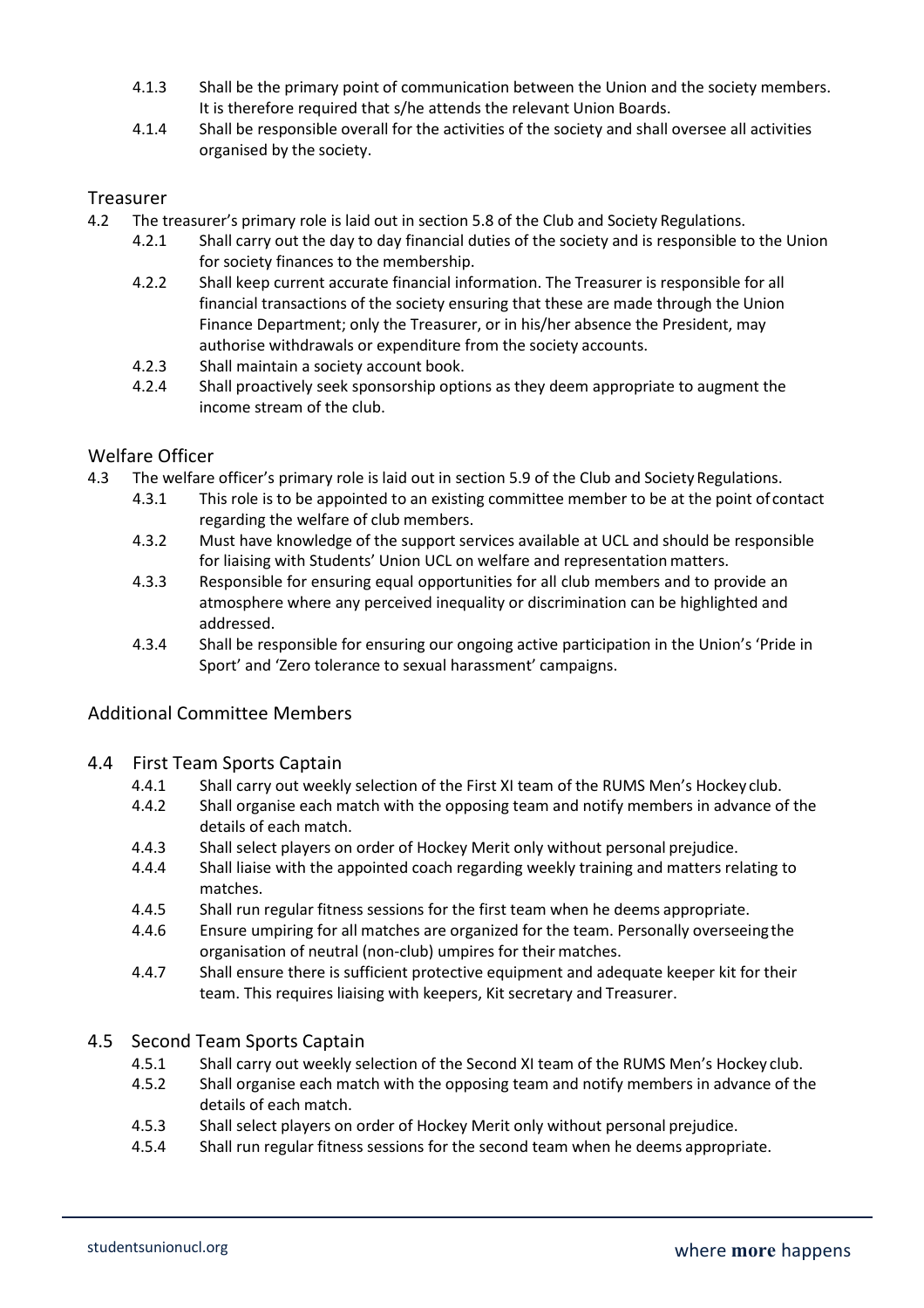- 4.5.5 Ensure umpiring for matches are organized in advance in conjunction with the Fixtures Secretary.
- 4.5.6 Shall ensure there is sufficient protective equipment and adequate keeper kit for their team. This requires liaising with keepers, Kit Secretary and Treasurer.

#### 4.6 Third Team Sports Captain

- 4.6.1 Shall carry out weekly selection of the Third XI team of the RUMS Men's Hockey club.
- 4.6.2 Shall organise each match with the opposing team and notify members in advance of the details of each match.
- 4.6.3 Shall select players on order of Hockey Merit only without personal prejudice.
- 4.6.4 Shall run regular fitness sessions for the third team when he deems appropriate.
- 4.6.5 Ensure umpiring for matches are organized in advance in conjunction with the Fixtures Secretary.
- 4.6.6 Shall ensure there is sufficient protective equipment and adequate keeper kit for their team. This requires liaising with keepers, Kit Secretary and Treasurer.

#### 4.7 Mixed Team Sports Captain

- 4.7.1 Shall perform all objectives in conjunction with the RUMS Women's Hockey Club Mixed Team Captain.
- 4.7.2 Shall carry out selection of the Mixed XI team participants from RUMS Men's Hockey club.
- 4.7.3 Shall organise each match with the opposing team and notify members in advance of the details of each match.
- 4.7.4 Shall organise the annual RUMS Men's and Women's Mixed Hockey Tour.

#### 4.8 Social Secretary

- 4.8.1 Shall work alongside the Social Secretary of the RUMS Women's Hockey Clubwhen required.
- 4.8.2 Shall organise twice yearly formal dinners to be held at Christmas and Easter in conjunction with RUMS Women's Hockey Club;
- 4.8.3 Shall aim to organise further events that widen enjoyment and participation of RUMS Men's Hockey Club Members.

#### 4.9 Social Media Manager

- 4.9.1 Shall design and maintain the Website belonging to RUMS Men's Hockey Club.
- 4.9.2 Shall be responsible for collecting and censoring all material contained on the Website.
- 4.9.3 Shall regularly update the Website with information regarding the progress of the Club.
- 4.9.4 Shall be responsible for all club social media, including but not limited to: Facebook, Twitter and Instagram.
- 4.9.5 Shall be responsible for ensuring club social media accounts are regularly updated with material that promotes the wider interests of the club and its members.

#### 4.10 Kit Secretary

- 4.10.1 Shall be responsible for gathering quotes and designing kit relating to the activities of RUMS Men's Hockey Club.
- 4.10.2 Shall submit kit designs for approval to the President and Captains.
- 4.10.3 Shall perform the aforementioned with an aim to making full use of the allocated yearly kit grant from Students' Union UCL.
- 4.10.4 Shall liaise with Captains, keepers and the Treasurer to ensure there is adequate keeper kit and protective gear in place for all teams.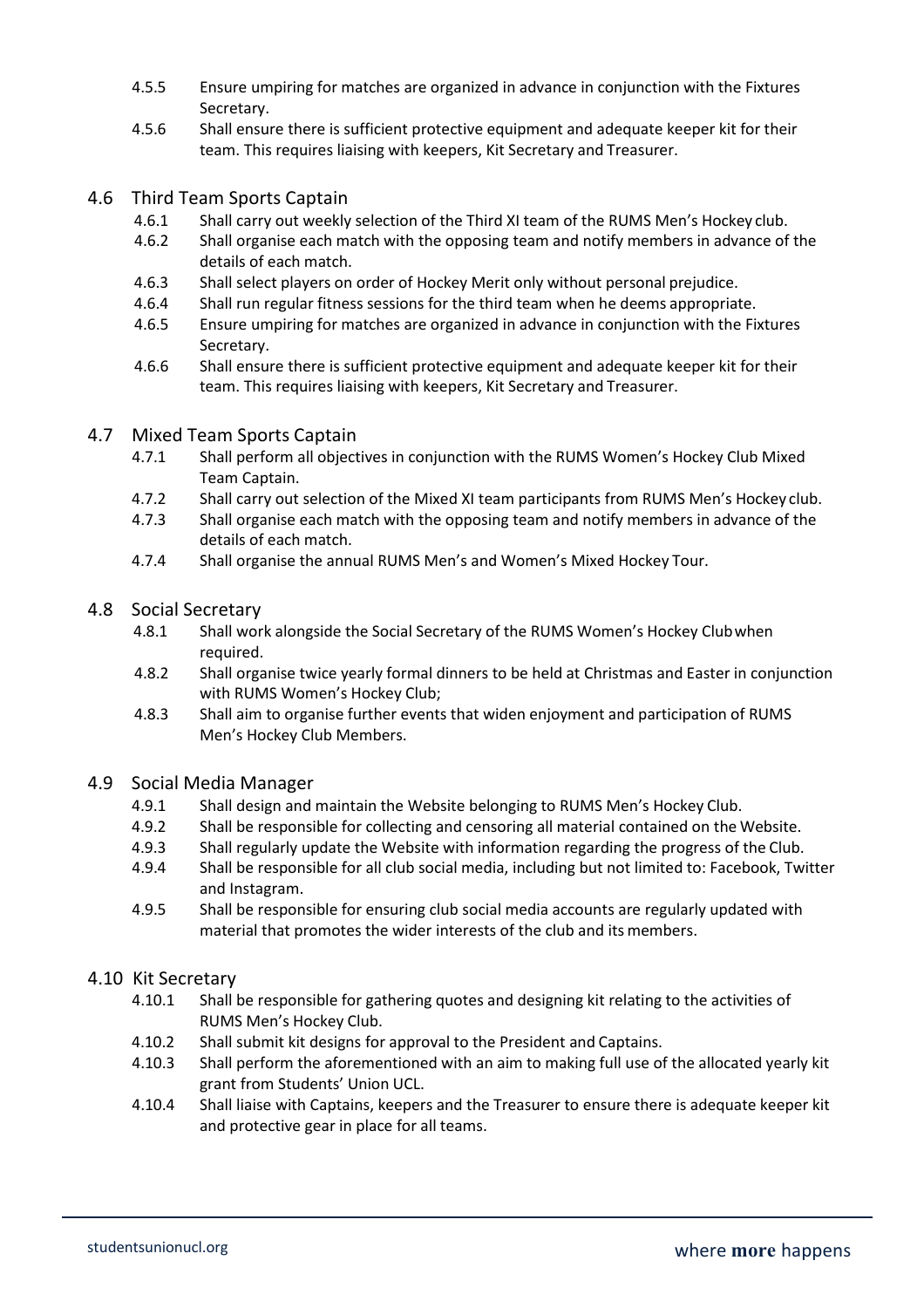#### 4.11 Alumni Officer

- 4.11.1 Shall be responsible for keeping alumni members of the club informed about socials and mixed hockey tours.
- 4.11.2 Shall be responsible for organizing an annual Old Boys Match.
- 4.11.3 To liaise with the alumni representatives of each leaving year group to streamline communications with alumni. There shall be one representative per year group and this person is to be appointed before they leave the club.

#### 4.12 Fixtures Secretary

- 4.12.1 Shall act as the club's primary liaison between the captains, Students' Union UCL, and our pitch hire contacts to secure appropriate facilities for BUCS and LUSL home games.
- 4.12.2 Shall work closely with the RUMSWHC fixtures secretary wherever match day facilities are shared in order to most efficiently and fairly organise pitch bookings.
- 4.12.3 Shall work closely with captains to ensure umpires are provided for all matches in the season.
- 4.12.4 Shall oversee the organisation of umpiring from within the club for matches. This relates to the matches of the second and third teams in particular.

#### 4.13 Volunteering Officer

- 4.13.1 Shall be responsible for securing suitable volunteering opportunities for club members as he deems appropriate- be they regular or one-off activities.
- 4.13.2 Shall suitably advertise these opportunities to club members and as far as possible facilitate the involvement of as many members as possible.
- 4.13.3 Shall endeavour to promote and carry out ecologically sustainable and environmentallyfriendly activities to improve the club's standing on this front.

#### 4.14 Education Officer

- 4.14.1 Provide teaching sessions and ensure these are regular and targeted to those who require teaching.
- 4.14.2 Ensure members of the club are encouraged to provide teaching to other members.
- 4.15 Management of the club/society shall be vested in the club/society committee which will endeavour to meet regularly during term time (excluding UCL reading weeks) to organise and evaluate club/society activities.
- 4.16 The committee members shall perform the roles as described in section 5 of the Students' Union UCL Club and Society Regulations.
- 4.17 Committee members are elected to represent the interests and well-being of club/society members and are accountable to their members. If club/society members are not satisfied by the performance of their representative officers, they may call for a motion of no-confidence in line with the Students' Union UCL Club and Society Regulations.

## 5 Terms, Aims and Objectives

- 5.1 The club/society shall hold the following as its aims and objectives.
- 5.2 The club/society shall strive to fulfil these aims and objectives in the course of the academic year as its commitment to its membership.
- 5.3 The core activities of the club/society shall be:
	- 5.3.1 To field three Hockey teams playing weekly competitive Hockey in BUCS and LUSL Leagues as well as competing in the annual UH Cup.
	- 5.3.2 To train, as a club, on a weekly basis.